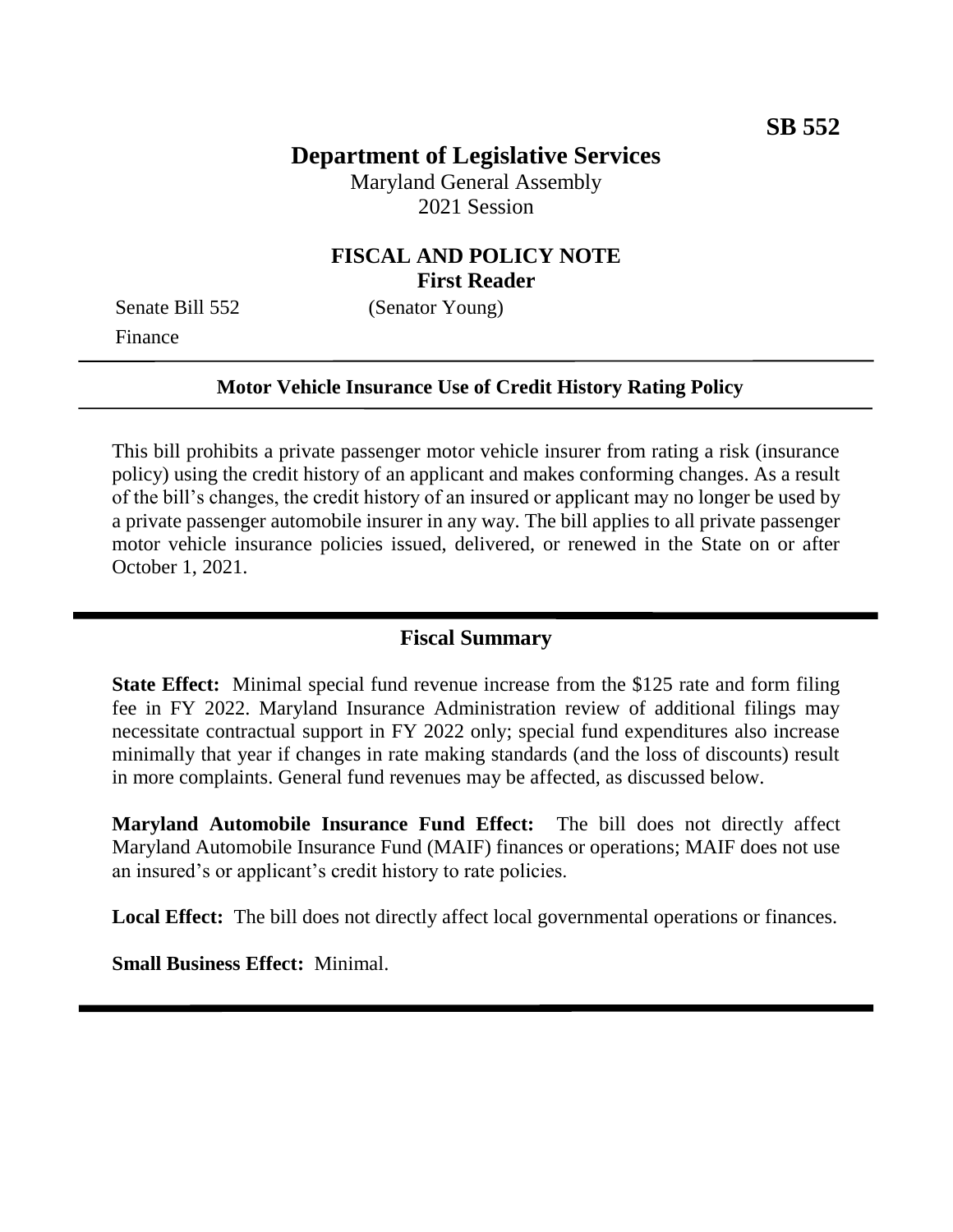# **Analysis**

**Bill Summary:** The bill specifies that credit history may not be used to rate a risk in any manner, including (1) the provision or removal of a discount; (2) assigning the insured or applicant to a rating tier; or (3) placing an insured or applicant with an affiliated company.

**Current Law:** "Credit history" means any written, oral, or other communication of any information by a consumer reporting agency bearing on a consumer's creditworthiness, credit standing, or credit capacity used for the purpose of determining personal lines insurance premiums or eligibility for coverage.

A private passenger motor vehicle insurer may not (1) refuse to underwrite, cancel, refuse to renew, or increase the renewal premium based, in whole or in part, on the credit history of an insured or applicant or (2) require a particular payment plan based, in whole or in part, on the credit history of an insured or applicant. However, an insurer may use the credit history of an applicant to rate a new policy; an insurer that does so:

- may not use a factor on the applicant's credit history that occurred more than five years prior to issuing the new policy;
- must advise the applicant that credit history is used and, at the applicant's request, provide a premium quote that separately identifies the portion of the premium attributable to the applicant's credit history;
- may not use the absence of or inability to determine the applicant's credit history or the number of credit inquiries about the applicant's credit history as factors in the rating;
- must review the credit history of an insured whose premium was raised due to credit history at initial rating every two years or on request of the insured (and disclose this requirement to the applicant); and
- based on this periodic review, must adjust the premium to reflect any improvement in the insured's credit history.

An insurer that uses an applicant's credit history to rate a policy may provide a discount of up to 40% or impose a surcharge of up to 40% based on the credit history.

Current law prohibits insurers, with respect to *homeowner's* insurance, from rating a risk based, in whole or in part, on the credit history of an applicant or insured in any manner.

**State Revenues:** Title 6 of the Insurance Article imposes a 2% premium tax on each authorized insurance company, surplus lines broker, or unauthorized insurance company that sells, or an individual who independently procures, any type of insurance coverage upon a risk that is located in the State. Revenues accrue to the general fund.

SB 552/ Page 2